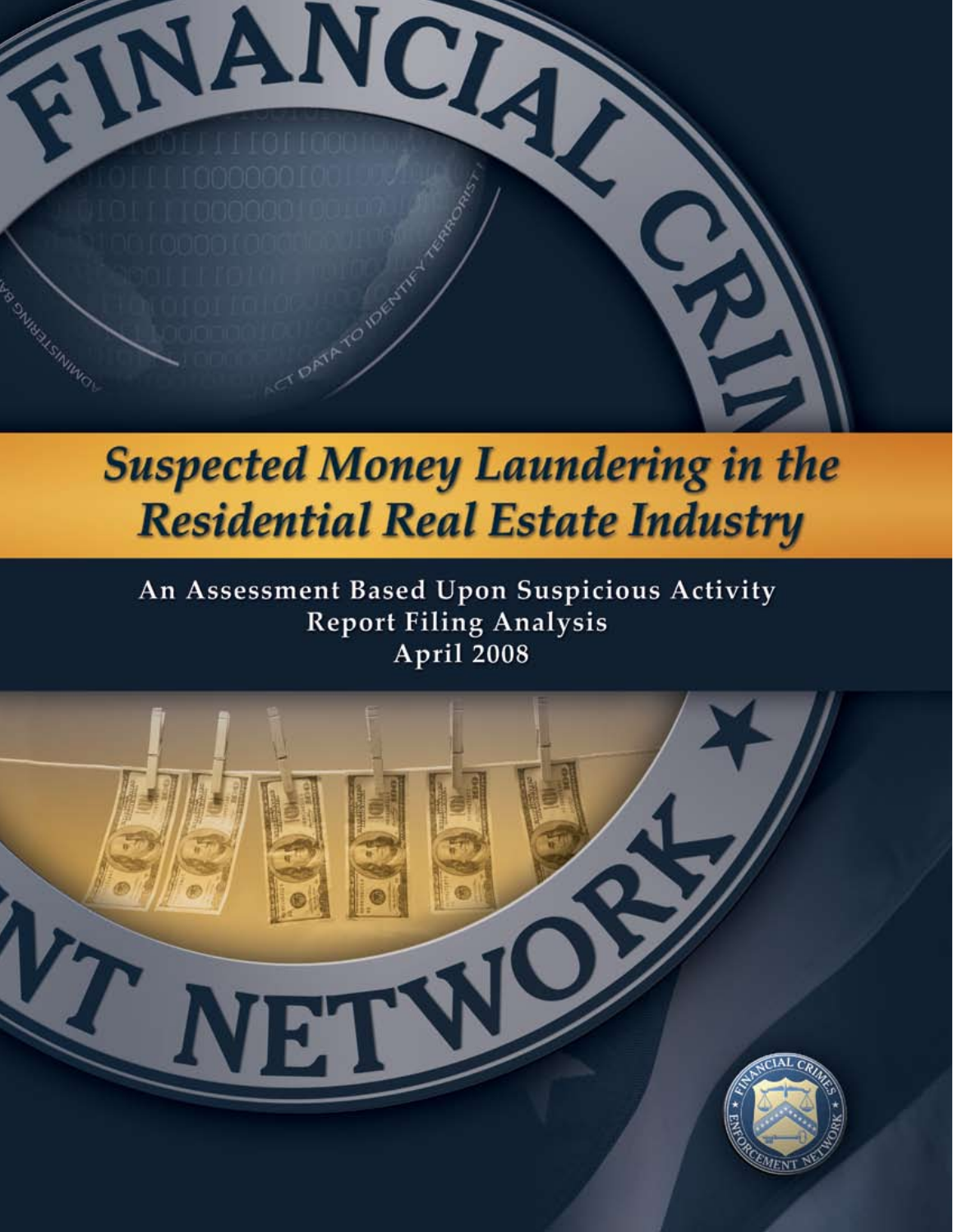*Financial Crimes Enforcement Network*

### *Suspected Money Laundering in the Residential Real Estate Industry*

### **An Assessment Based Upon Suspicious Activity Report Filing Analysis**

**April 2008**

*[Money Laundering in the Residential Real Estate Industry](#page-2-0)*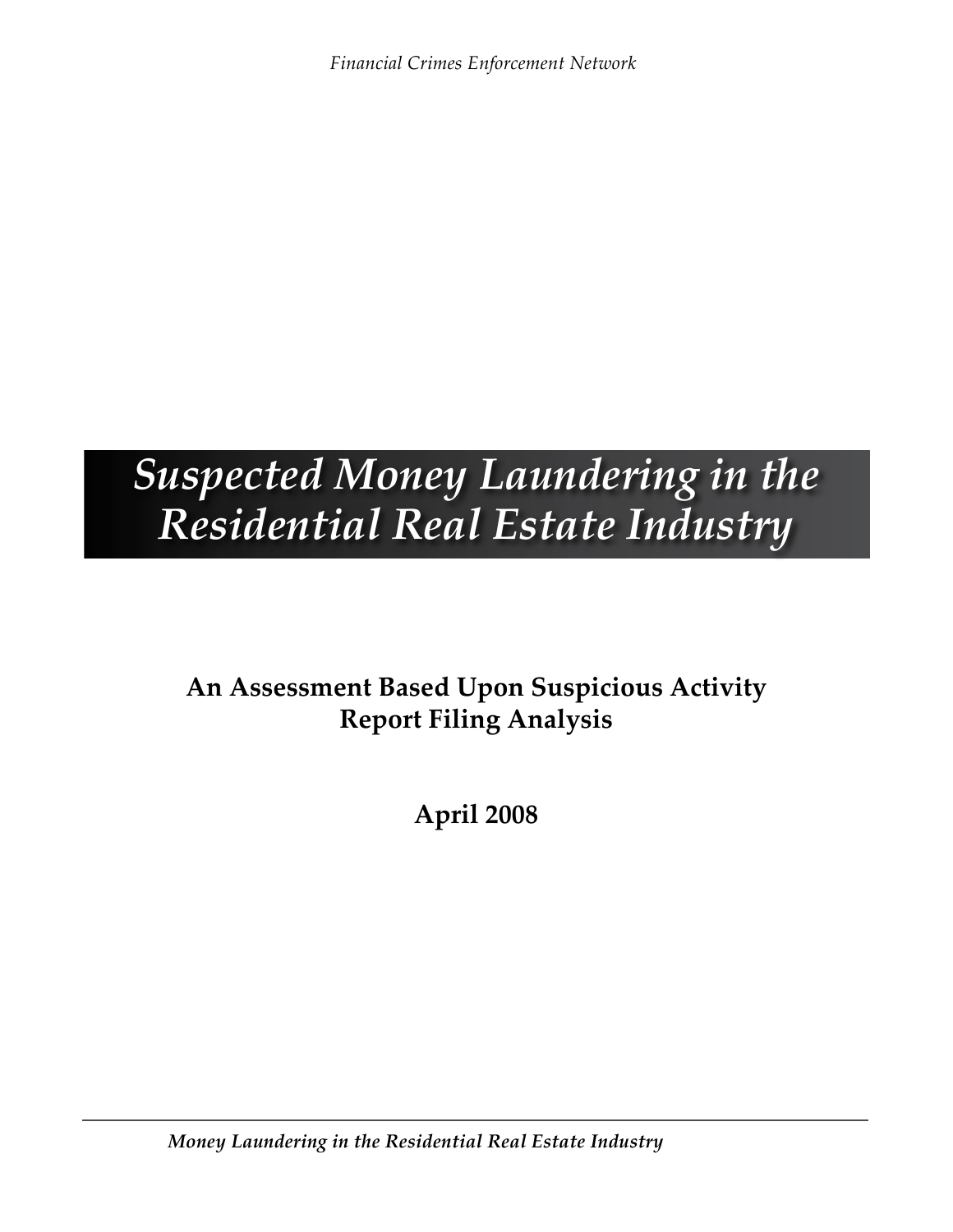# <span id="page-2-0"></span>*Table of Contents*

| BACKGROUND 1                                                                                                                                                                                                                   |    |
|--------------------------------------------------------------------------------------------------------------------------------------------------------------------------------------------------------------------------------|----|
| EXECUTIVE SUMMARY                                                                                                                                                                                                              |    |
| METHODOLOGY 5                                                                                                                                                                                                                  |    |
| RESEARCH AND ANALYSIS                                                                                                                                                                                                          |    |
|                                                                                                                                                                                                                                |    |
|                                                                                                                                                                                                                                |    |
| Structuring and/or Money Laundering in Residential Real Estate                                                                                                                                                                 |    |
| Tax Evasion 2008 and 2008 and 2008 and 2008 and 2008 and 2008 and 2008 and 2008 and 2008 and 2008 and 2008 and 2008 and 2008 and 2008 and 2008 and 2008 and 2008 and 2008 and 2008 and 2008 and 2008 and 2008 and 2008 and 200 |    |
|                                                                                                                                                                                                                                |    |
|                                                                                                                                                                                                                                |    |
|                                                                                                                                                                                                                                |    |
|                                                                                                                                                                                                                                | 13 |
| Persons, Professions and Businesses Involved in Structuring,                                                                                                                                                                   |    |
| Money Laundering, and Associated Crimes Tied to Residential                                                                                                                                                                    |    |
|                                                                                                                                                                                                                                | 15 |
| Filing Trends                                                                                                                                                                                                                  | 17 |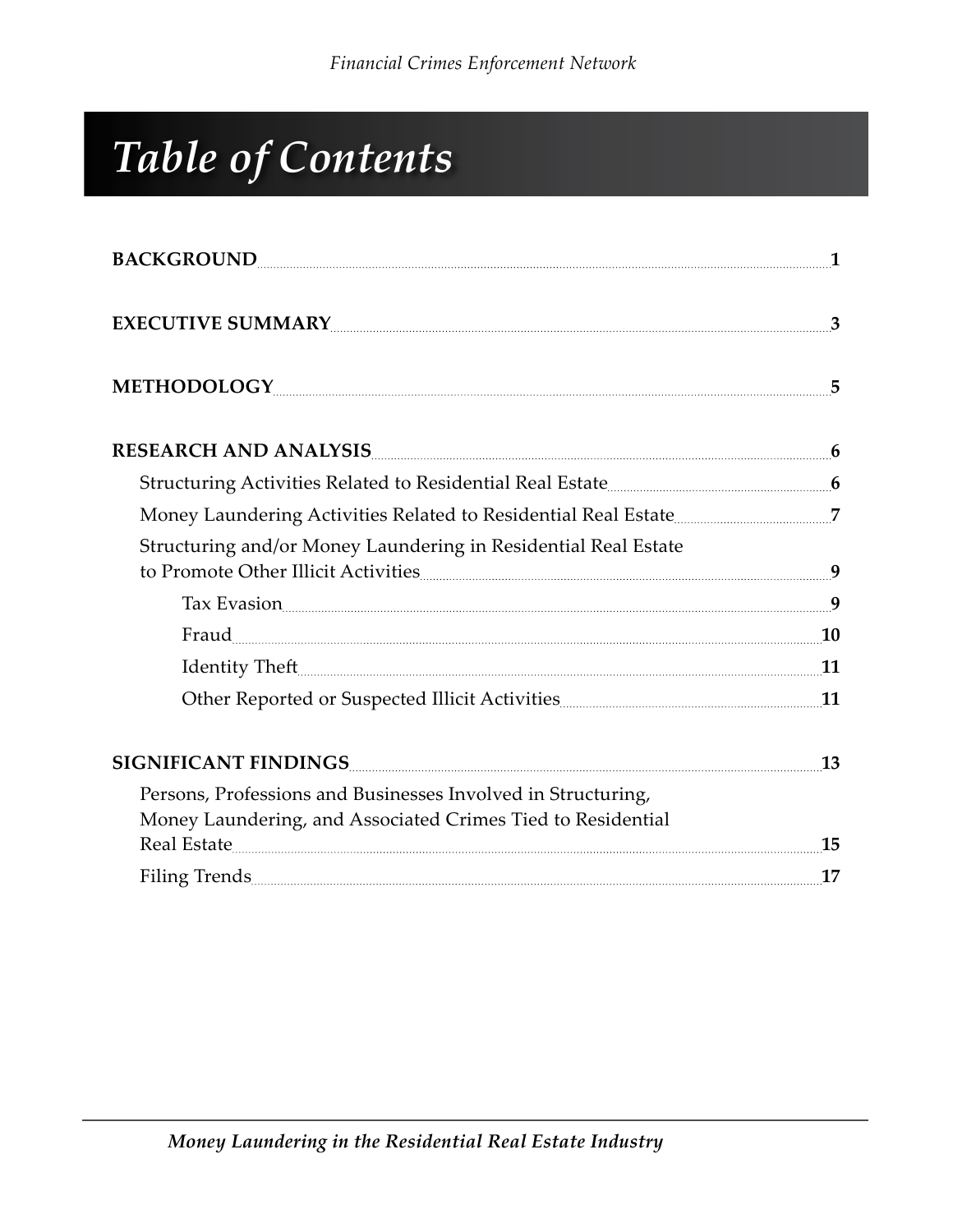### <span id="page-3-0"></span>*Background*

FinCEN conducted a Suspicious Activity Report (SAR) narrative assessment<br>specifically to identify reports of suspected money laundering to promote of<br>facilitate financial crimes generally associated with the residential re specifically to identify reports of suspected money laundering to promote or facilitate financial crimes generally associated with the residential real estate industry. It follows upon a December 2006 FinCEN assessment of SAR narratives regarding money laundering in the commercial real estate industry.<sup>1</sup> This report focuses on certain trends and typologies in the reporting of suspicious activity in key businesses and professions in the residential real estate industry. The report also provides summaries of SAR narratives that were reviewed for this study, which illustrate activities that may be indicative of money laundering and associated illicit financial activity.

Residential real estate-related money laundering is often associated with mortgage loan fraud.<sup>2</sup> This connection is understandable since money launderers may engage in mortgage loan fraud to promote laundering through residential real estate. Both money launderers and fraudsters engaged in mortgage loan fraud to reap illicit profits may employ nominee or straw buyers to fraudulently secure mortgage loans.<sup>3</sup> Once a fraudulent mortgage loan is funded, however, the actions of the fraudster and those of the launderer diverge. The fraudster, who has generally employed a dishonest appraiser to inflate the value of the property and thereby the face amount of the loan

<sup>1.</sup> See FinCEN publication, Money Laundering in the Commercial Real Estate Industry: an Assessment Based *upon Suspicious Activity Report Filing Analysis*, at http://www.fincen.gov/commercial\_real\_estate\_assessment\_final.pdf.

<sup>2.</sup> See FinCEN publication, Mortgage Loan Fraud: An Industry Assessment Based Upon Suspicious Activity *Report Analysis,* at http://www.fincen.gov/MortgageLoanFraud.pdf.

Straw buyer – in real estate transactions, a straw buyer is a person who allows his name, identifiers, 3.and credit rating to be used to secure a mortgage for the purchase of real property. The straw buyer generally understands that he will neither occupy the property nor make payments on the loan. The straw buyer is generally paid a fee by the individual who either intends to flip the property or use the loan to launder illicit funds.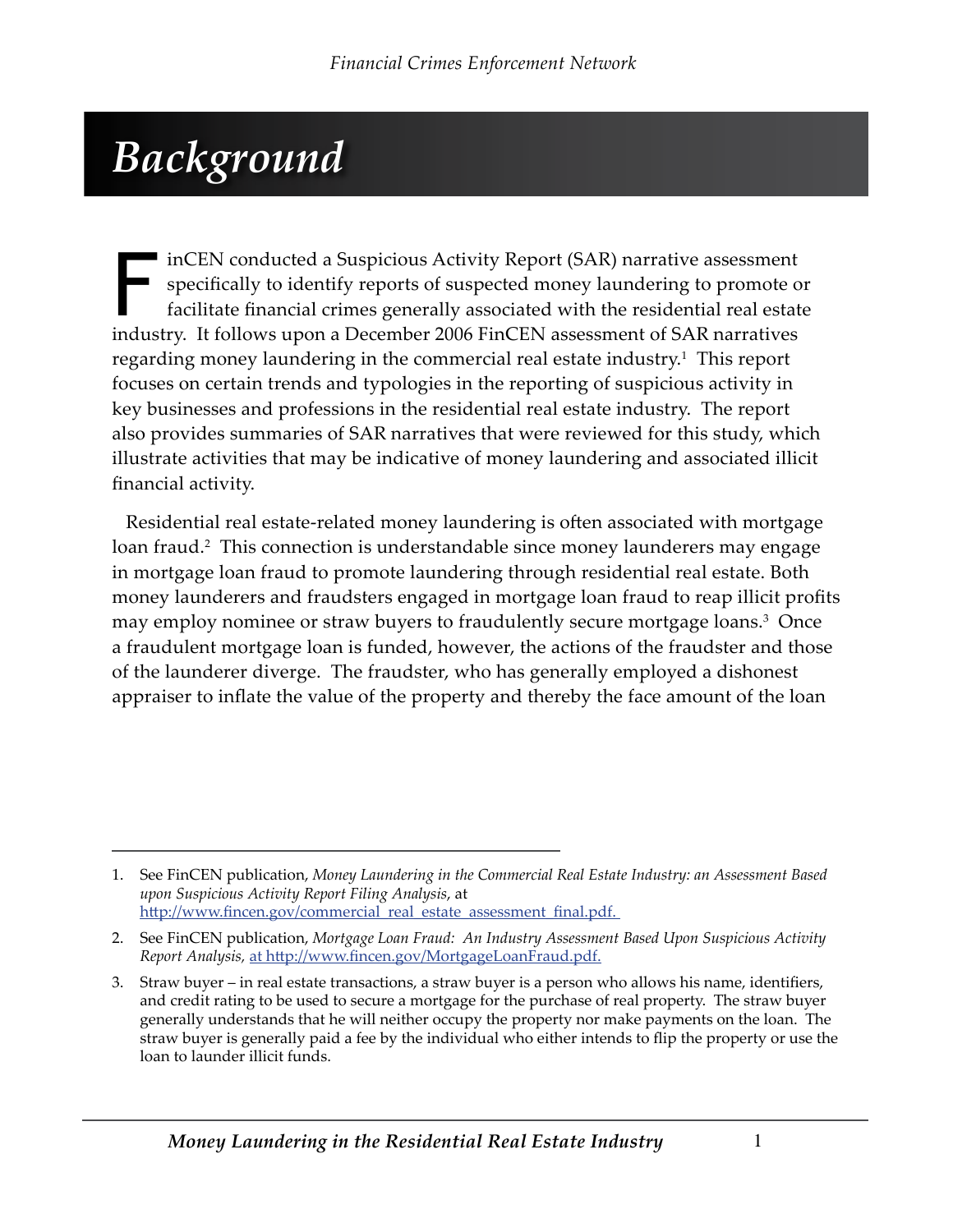granted by the lending institution (property flipping), need only take the proceeds of the loan and abscond.<sup>4</sup> The launderer, on whom this report is focused, has no interest in defrauding the lending institution. Instead, the launderer will strive to project an image of normalcy by continuing to make regular and timely payments on the mortgage loan, thereby integrating his illicit funds. Eventually, the launderer may re-sell the property, allowing for a trade-up to a more expensive property affording greater laundering and investment potential.

Whereas a lending institution is virtually certain to file a SAR in instances where it is the target of either a failed or successful mortgage loan fraud for profit scheme which threatens the institution's revenues, the same lending institution may have significant difficulty in even identifying mortgage loan fraud perpetrated by the money launderer. This may explain the significant number of SAR filings reporting mortgage loan fraud for profit and the paucity of SAR filings reporting mortgage loan fraud to promote money laundering.

Legitimate property flipping includes the purchase and rehabilitation of distressed property, which 4.is then resold at a price greater than the original price plus the cost of rehabilitation. Fraudulent property flipping, as discussed herein, generally involves inflation of the true market value of property by employing the services of a dishonest appraiser. This false appraisal is intended to persuade a lending institution to grant a mortgage loan on the property for more than the property is worth. The lending institution may suffer a loss if the loan goes unpaid, and may be left with a foreclosed property that has a market value well below the fraudulent appraisal value.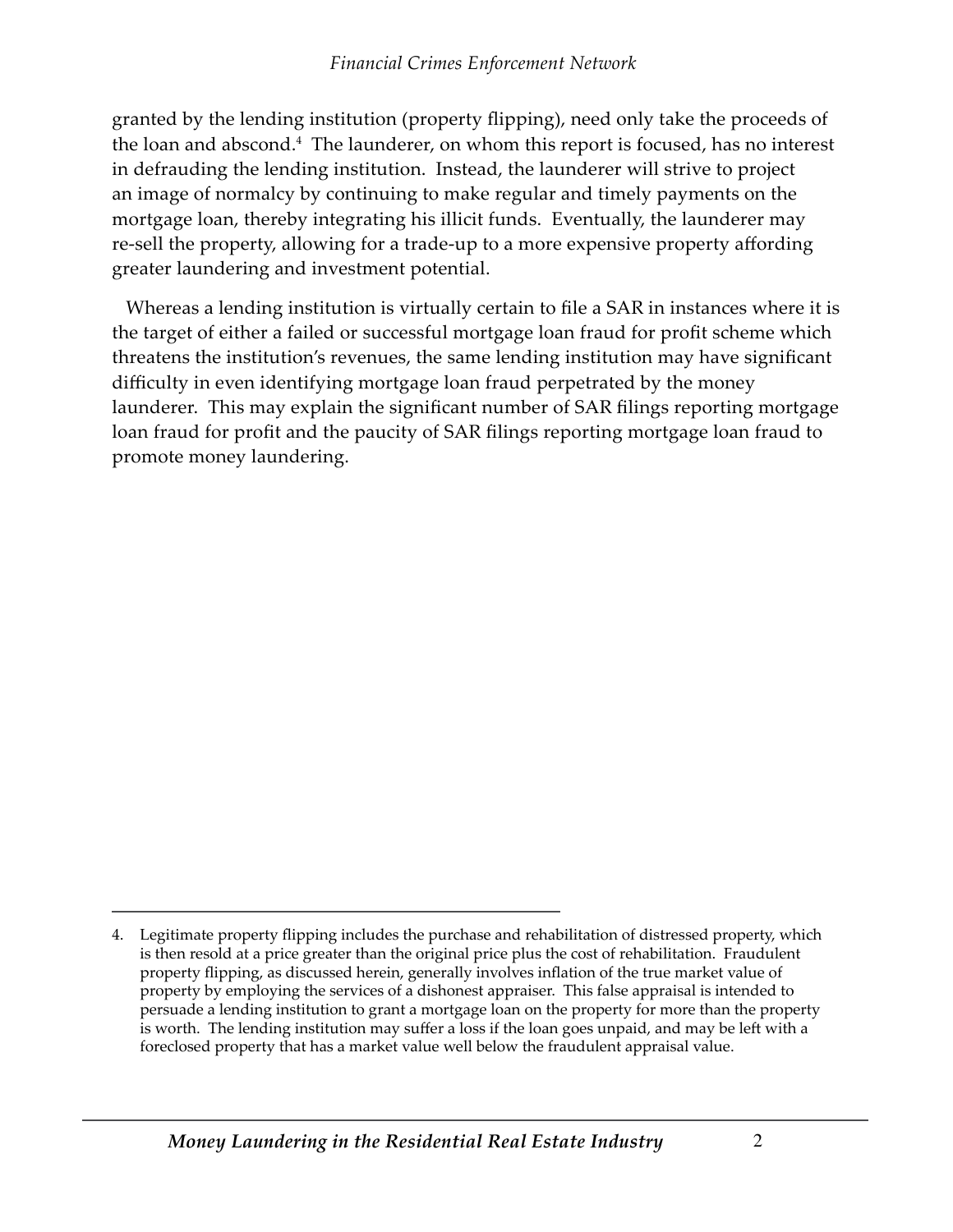### <span id="page-5-0"></span>*Executive Summary*

Ithough SAR narratives reporting suspicious activity associated with the residential real estate industry are relatively common, only about 20 perc of such filings reportedly describe suspected structuring and/or money lau residential real estate industry are relatively common, only about 20 percent of such filings reportedly describe suspected structuring and/or money laundering, and of those, only about 11 percent described any other suspected illicit activity including tax evasion, fraud, or identity theft.

Specifically, illicit activity related to tax evasion included:

- cashing checks payable to businesses and the diversion of cash business receipts in a manner possibly designed to evade taxes; and
- misusing the tax exempt status of organizations to conduct real estate-related businesses and disguise the profits as contributions.

Various types of fraud and identity theft were reported including:

- check kiting on real estate investment accounts;
- real estate investment accounts used to promote a potential pyramid scheme;
- fraudulently acquired state and federal tax refunds laundered through mortgage trust accounts;
- mortgage loans granted on the basis of fraudulent appraisals; and
- identity theft employed to drain the balances of home equity line of credit accounts and to layer illicit proceeds from money laundering activities.

Over 75 percent of the entities suspected to be involved in residential real estate-related money laundering were identified as individuals unaffiliated with residential real estate-related businesses. For example, launderers may use multiple nominees or straw buyers to secure numerous mortgages on various residential properties, thereby creating a means for the conversion of illicit cash into real property while projecting the appearance of many unrelated mortgages paid on a regular and timely basis.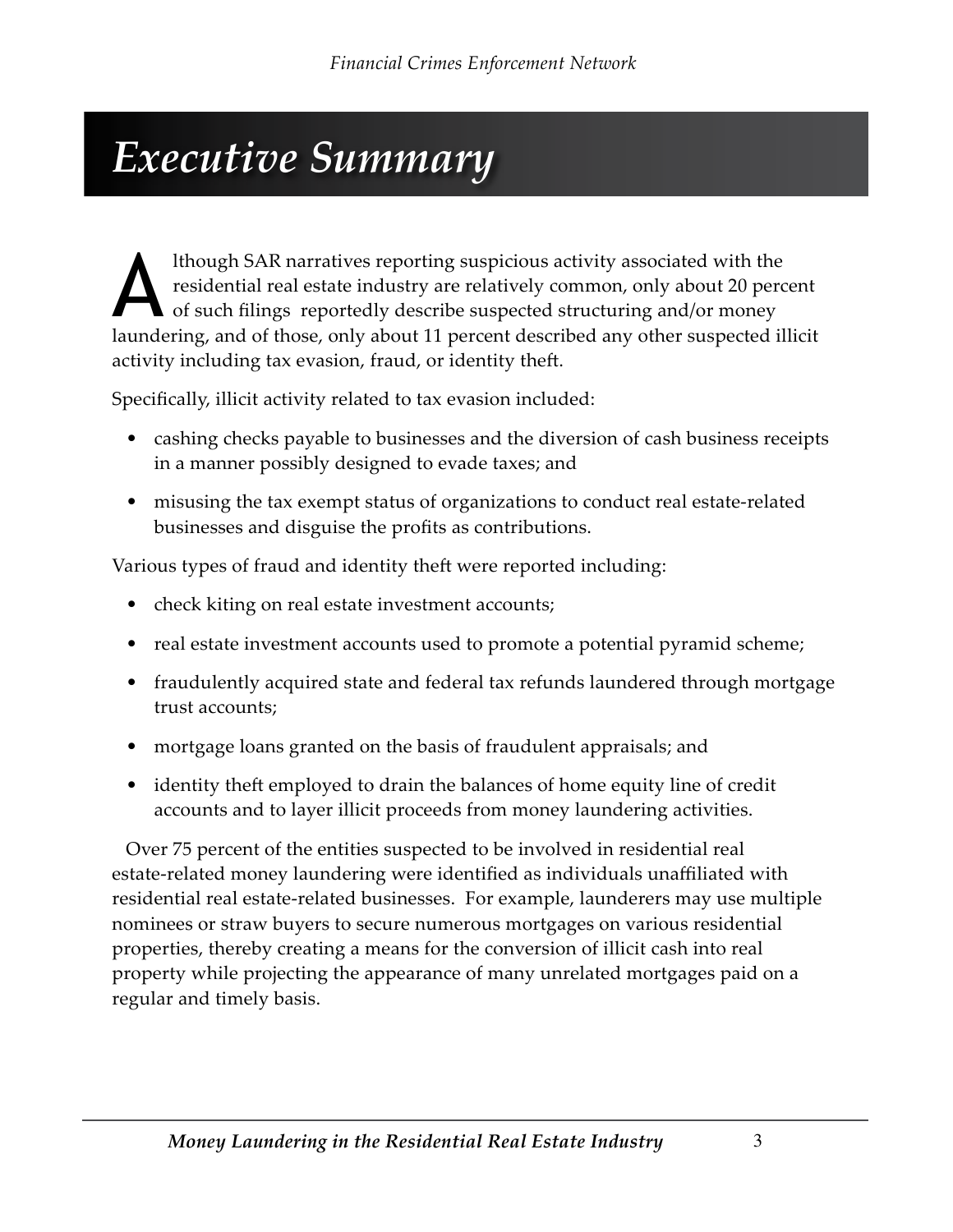Within the sampled SARs, the most commonly reported professions associated with the residential real estate industry and suspected of being involved in residential real estate-related structuring and/or laundering were builders, contractors and rehabbers, who were mentioned in only about 5.5 percent of all filing narratives. In these instances, the impetus to structure and/or launder generally appeared to be tax evasion.

The numbers of relevant SAR filings increased significantly after 2002 with the steepest increase reported in 2004-2005. The period 2005-2006 saw a pronounced flattening in the percentage increase in filings.

The pattern of increase generally follows that reported in FinCEN's commercial real estate and mortgage loan fraud SAR assessments, suggesting that the increase in these filings kept pace with, at least in part, the increase in mortgage loan activity brought on by an active national real estate market, which was in turn fueled in part by low mortgage interest rates. The flattening of the increase in SAR filings noted between the 2005 and 2006 data could be explained by a slowdown in residential real estate market activity resulting in part from an increase in mortgage interest rates during that period.

If SAR filings reporting money laundering associated with residential real estate continue to keep pace with the mortgage loan market, a predicted wave of refinancing, along with the predicted steady course for fixed-rate mortgages, might suggest mildly increasing numbers of SAR filings in subsequent near-term reporting periods.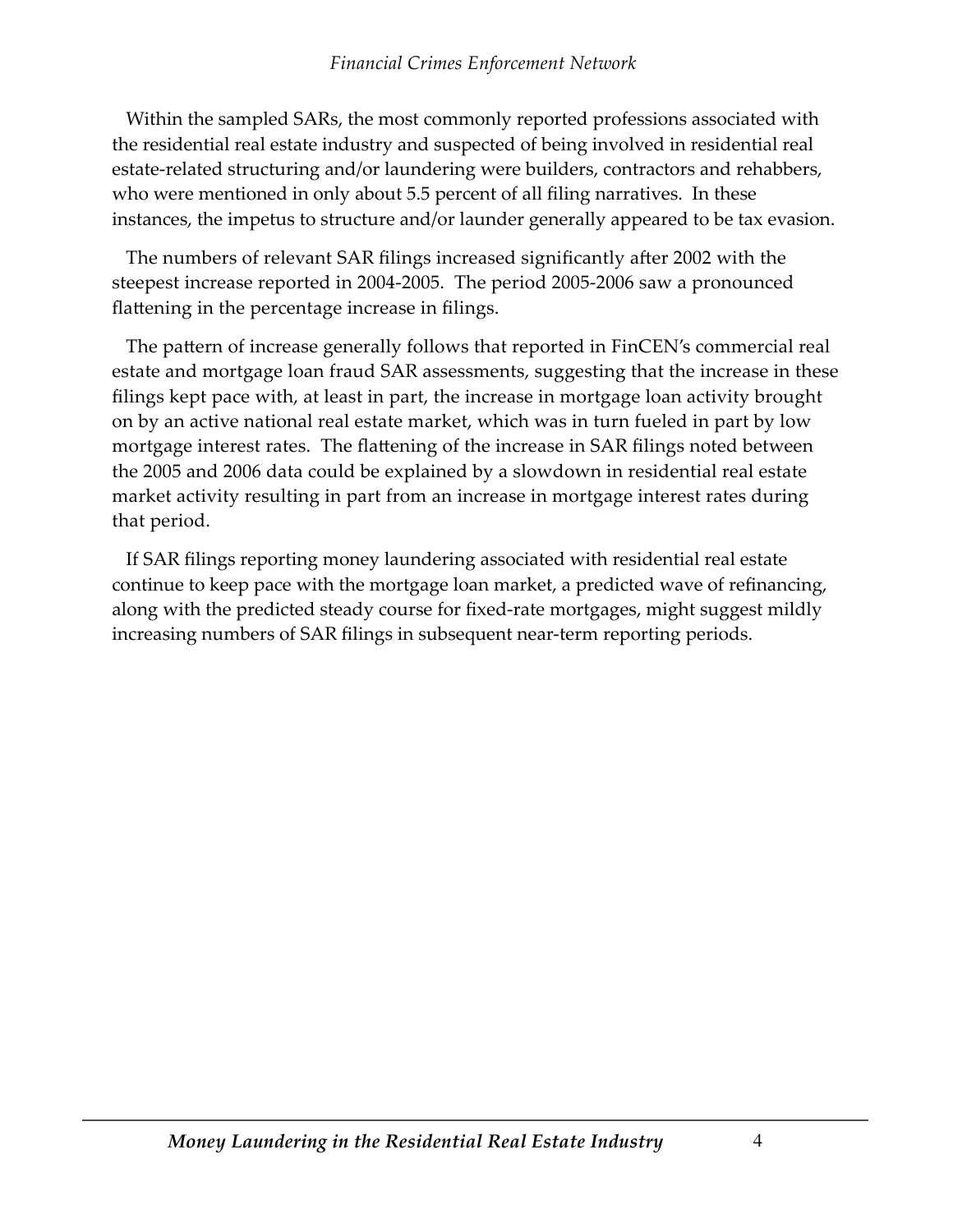## <span id="page-7-0"></span>*Methodology*

inCEN used a Bank Secrecy Act (BSA) database analysis tool to isolate SARs of<br>all types filed during the period January 1, 1996 through December 31, 2006,<br>with narratives containing one or more key words generally associat all types filed during the period January 1, 1996 through December 31, 2006, with narratives containing one or more key words generally associated with the residential real estate industry. Searches of the BSA database located 195,253 SARs of all types that contained one or more of these key words.<sup>5</sup>

From the 195,253 SARs, 1,095 were randomly selected for review. Of these, 1,029 were filed by depository institutions, 59 were filed by money services businesses, and seven were filed by securities and futures businesses. From our review, we identified 747 filings that described residential real estate-related transactions or involved persons, professions or businesses in that sector.6 Of these identified filings, 151 (20.21%) described suspected structuring and/or money laundering, and 17 of those described specific additional suspected criminal activities, such as tax evasion and fraud.<sup>7</sup>

Of the 195,253 SARs, 183,072 were from depository institutions, 10,845 were from money services 5. businesses, 1,260 were from securities and futures businesses, and 76 were from casinos. A categorization of the total 151 SAR filings of all types in this assessment that appear to describe structuring and/or money laundering associated with the residential real estate sector includes 118 of 1,029 (11.47%) depository institution filings, 31 of 59 (52.54%) money services business filings, and two of seven (28.57%) securities and futures filings analyzed.

The narratives of the remaining 348 filings made only incidental references to residential real estate or 6. contained one or more of the search terms used in other contexts, including commercial real estate.

Measured against the entire aggregated SAR database, these 151 SAR narratives in the sample of 7.1,095, describing structuring and/or money laundering associated with residential real estate, would predict 26,925 relevant SAR filings of the total 4.2 million SARs of all types existent at the time of this assessment; or 0.64 percent of all SAR filings. Accordingly, approximately one of every 156 SAR filings of all types would be predicted to describe this activity. However, only 17 (11.26%) of the 151 SAR filings described one or more illicit activities associated with or underlying the reported structuring and/or money laundering. This outcome predicts that just one in 1,385 SAR filings of all types within the aggregated SAR database would describe other illicit activities associated with structuring and/or money laundering substantively tied to the residential real estate industry; or just 0.07 percent of all SAR filings. The other 596 SAR narratives mainly described mortgage loan fraud involving inflated appraisals of property and/or inflated prospective mortgagor income figures intended to defraud the lending institution.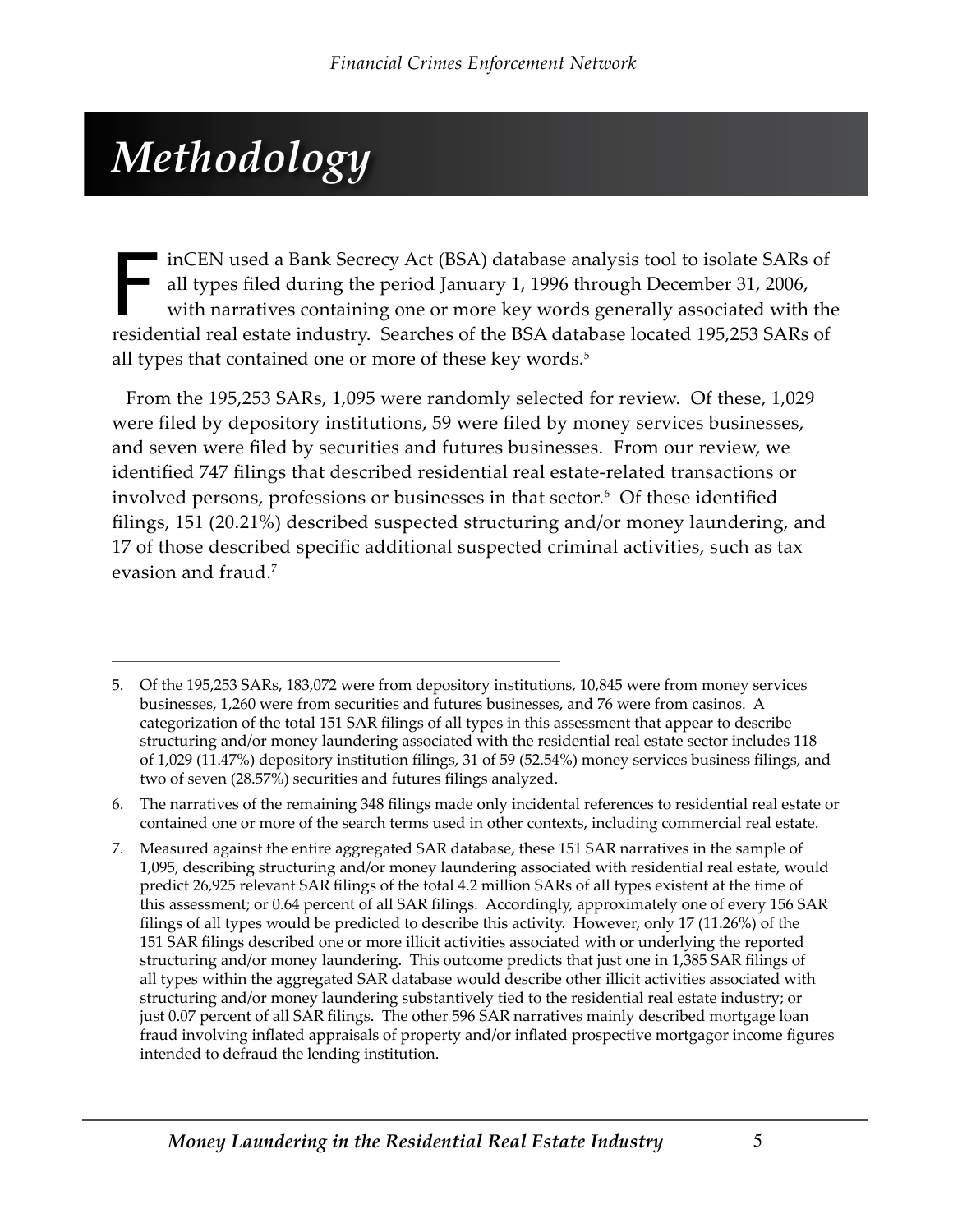## <span id="page-8-0"></span>*Research & Analysis*

The 151 identified SAR narratives fell into six categories: structuring,<sup>8</sup> laundering,<sup>9</sup> tax evasion, fraud, identity theft, and other reported or illicit activities. he 151 identified SAR narratives fell into six categories: structuring,<sup>8</sup> money laundering,<sup>9</sup> tax evasion, fraud, identity theft, and other reported or suspected illicit activities.

#### *Structuring Activities Related to Residential Real Estate*

The following summaries of SAR narratives illustrate suspected structuring activities involving professions, businesses or transactions related to the residential real estate industry.

A money services business reported that an individual purchased six money 1. orders totaling \$6,000 over a two-week period, all payable to the same mortgage company. No money order purchase was for more than \$3,000.

"Money laundering" is the disguising of funds derived from illicit activity so that the funds may be 9.used without detection of the illegal activity that produced them. Money laundering is a well-thought out process accomplished in three stages:

**Placement:** Requires physically moving and placing the funds into financial institutions or the retail economy. Depositing structured amounts of cash into the banking sector, and smuggling currency across international borders for further deposit, are common methods for placement.

**Layering:** Once the illicit funds have entered the financial system, multiple and sometimes complex financial transactions are conducted to further conceal their illegal nature, and to make it difficult to identify the source of the funds or eliminate an audit trail. Purchasing monetary instruments (traveler's checks, banks drafts, money orders, letters of credit, securities, bonds, etc.) with other monetary instruments, transferring funds between accounts, and using wire transfers facilitate layering.

**Integration:** The illicit funds re-enter the economy disguised as legitimate business earnings (securities, businesses, real estate). Unnecessary loans may be obtained to disguise illicit funds as the proceeds of business loans.

<sup>&</sup>quot;Structuring" occurs when a person, for the purpose of evading reporting or recordkeeping 8. requirements under the Bank Secrecy Act, causes or attempts to cause a financial institution to fail to file reports or make records; causes or attempts to cause a financial institution to file reports or make records that contain material omissions or misstatements of fact; conducts or attempts to conduct one or more transactions, in any amount, at one or more financial institutions, on one or more days, in any manner, including the "breaking up" of a single sum that exceeds a reporting or recordkeeping threshold into smaller sums at or below the threshold. See 31 U.S.C. 5324; 31 C.F.R. 103.11(gg); 31 C.F.R. 103.63. Although structuring is frequently associated with money laundering and is often an indicator of it, the reasons for structuring financial transactions vary.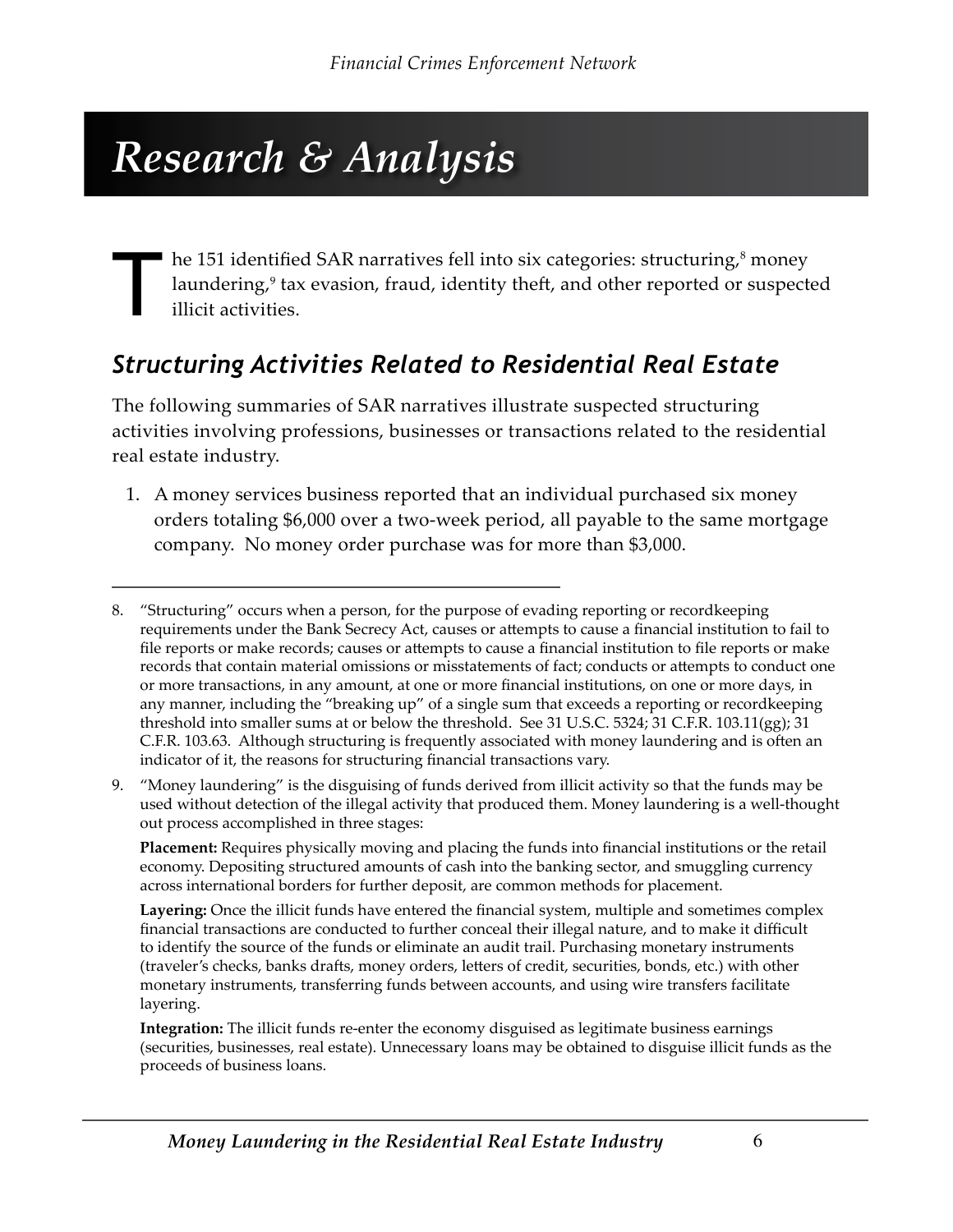- <span id="page-9-0"></span>A money services business reported that two individuals purchased official 2. checks for the same uneven multi-thousand dollar amount within a three-day period payable to the same title company. Aggregated, the checks exceeded \$10,000.
- A bank reported that an individual apparently received a series of structured 3. personal loans to pay for real estate. All loans were below \$10,000.
- A bank reported that a customer deposited an escrow check for nearly \$1 million 4. to his personal account. Over a six-month period, the customer used funds from this account to repeatedly purchase smaller and smaller official checks, each time taking amounts just under \$10,000 in cash.

### *Money Laundering Activities Related to Residential Real Estate*

The following summaries of SAR narratives illustrate suspected money laundering activities involving professions, businesses or transactions related to the residential real estate industry.

1. A bank reported that one of its mortgage officers was found to have supplied false reference letters to non-resident aliens on dozens of mortgage loans. The bank officer resigned from the bank before this information was discovered, but a bank investigation of the matter determined that the loan officer had a business relationship with both the real estate agent involved in the sale of all of the properties and with a real estate appraiser. Additionally, the bank thought the real estate agent might be the actual owner of the properties being sold. The bank feared that given the false nature of the reference letters combined with the involvement of the appraiser, the bank might be facing multiple loan defaults as the result of loans made to financially unqualified loan applicants on properties with inflated values. Nonetheless, every one of the loans was reportedly performing.

Although not specifically suggested by the filing institution, it has been our experience that such activity may indicate the potential use of straw buyers to obtain dozens of mortgages, which could then be used to launder illicit funds as the loan payments are made. $10$ 

In this illustration, a straw buyer is a person who accepts a fee from a money launderer to allow the 10.money launderer to use the straw buyer's identity on a mortgage loan application. The straw buyer generally neither occupies the purchased property, nor has any material part in repaying the loan.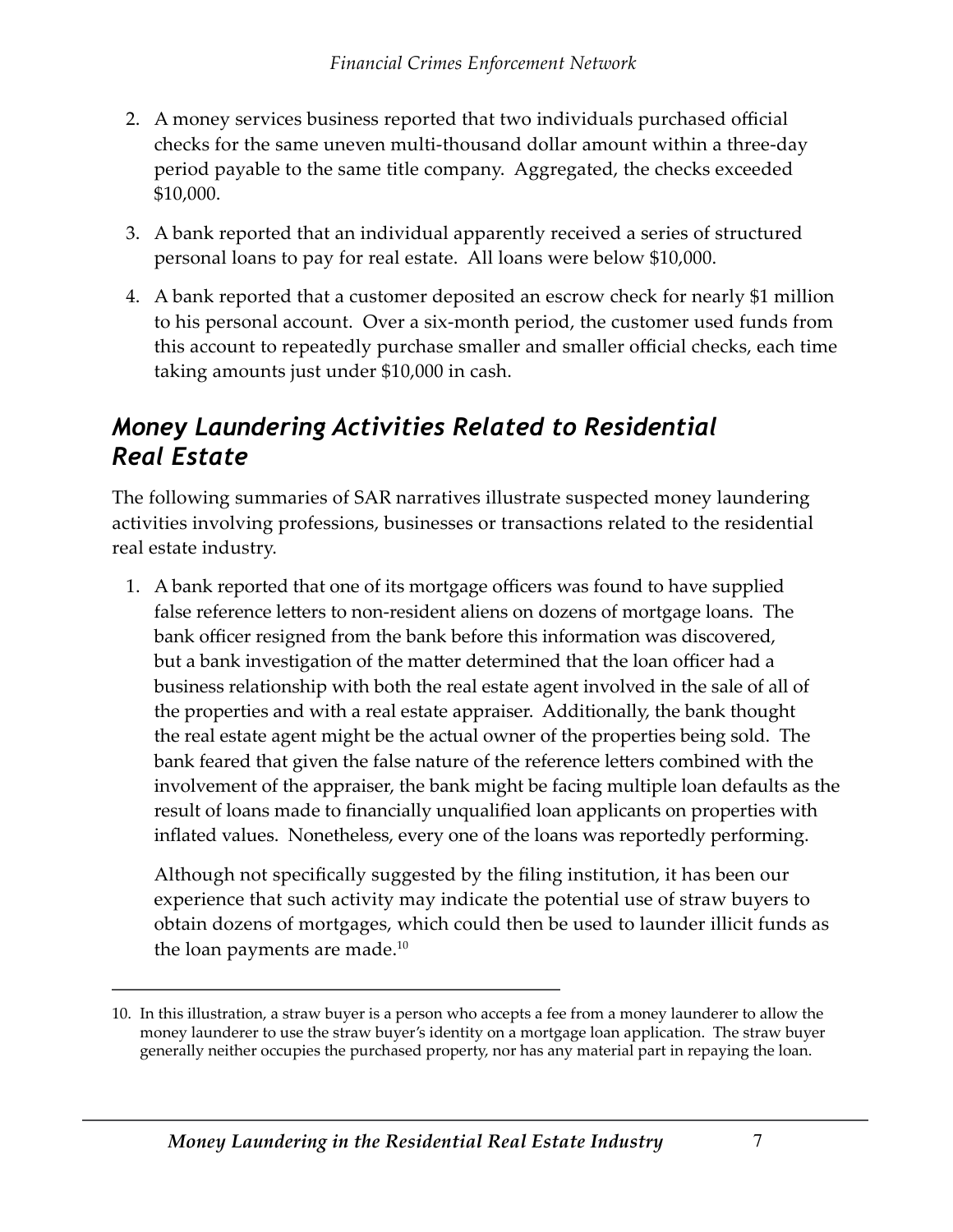- 2. An investment company reported that an individual received a wire from a third party remitter to his investment account and then drew down funds in the account, including a check to his business, a development company. The investment company reported it believed the activities described may indicate money laundering.
- 3. A bank reported that during a three-month period, a customer received nearly \$800,000 in large wire transfers to his account from an escrow company. The customer then purchased three large cashier's checks payable to the same escrow company. Although not specifically stated in the SAR narrative, it has been our experience that such activity may be part of a layering scheme.
- 4. A bank reported that its customer, an employee of a loan company, made 20 deposits and received 27 on-line payment transfers to his personal account within a four-month period. During the same period, the customer sent three wire transfers, purchased 17 official checks, and wrote four checks against the account. Many of these payments were made to real estate-related companies. Transactions on the account totaled nearly \$600,000 during this period. The bank reported that it believed the described activities might be indicative of money laundering.
- 5. A bank reported that it made a series of residential real estate loans (mainly refinancing and home equity loans) through the same two mortgage companies to various individuals aggregating just over \$6.5 million. In each instance, the borrower demanded rescission of the loan(s) a short time after funding. In each instance, the bank refused to rescind the loan(s), and the borrower immediately paid off the loan(s). Although not specifically stated in the SAR narrative, it has been our experience that the described activities may suggest the operation of some type of layering scheme.
- 6. A bank reported that a customer operating as a mortgage company issued numerous even multi-thousand dollar checks to numerous individuals, all under \$10,000. The mortgage company's principal claimed that the checks represented employee salaries, and that the company's funding sources were title and real estate companies.
- 7. A bank reported that two related customers opened ten certificates of deposit accounts with aggregate balances of \$1.5 million using funds from an undisclosed source. Though the maturities on the time deposit accounts were two years, after approximately one year, the customers closed all of the accounts and used the funds to purchase a cashier's check payable to an escrow company.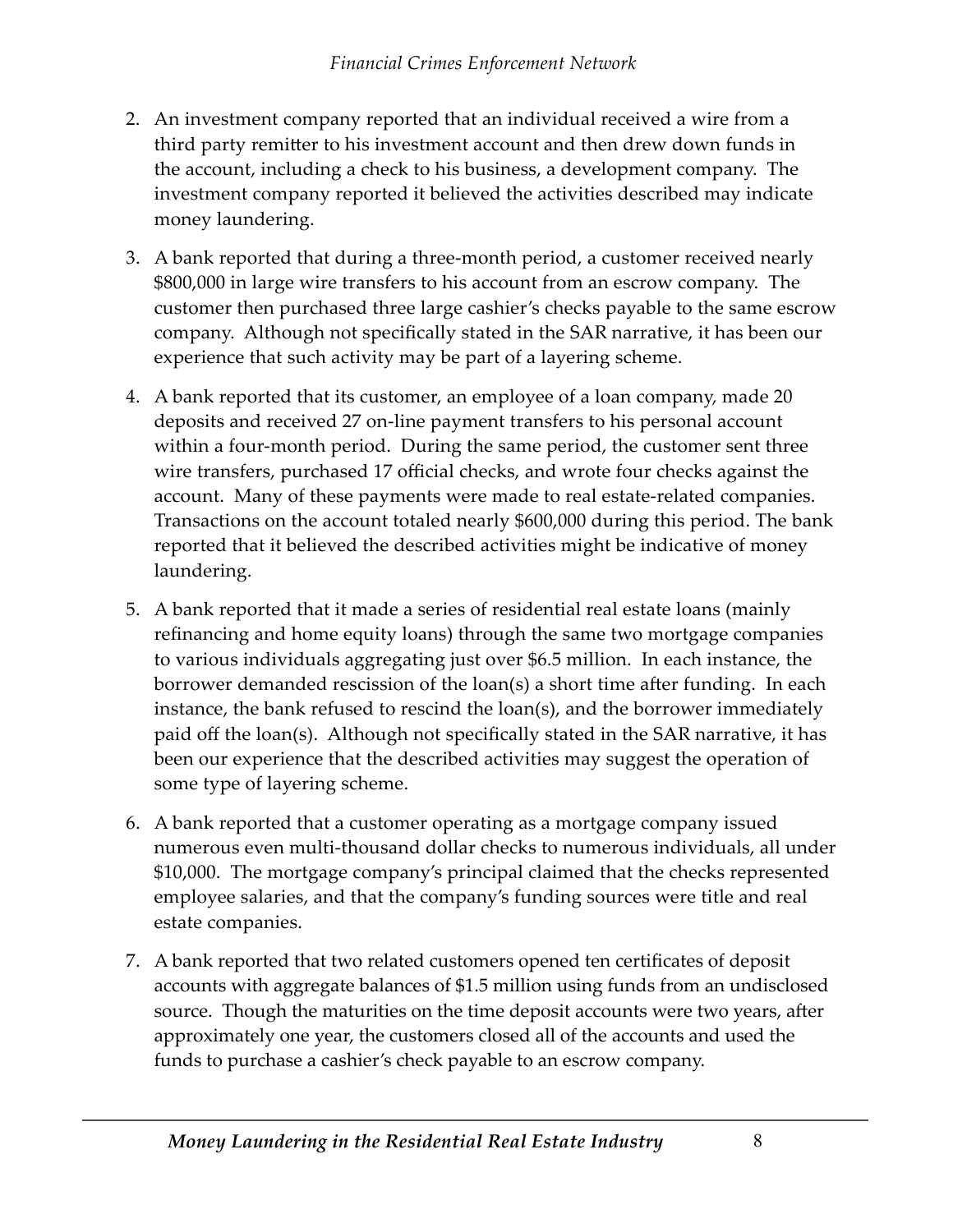<span id="page-11-0"></span>8. A bank reported that it had declined a borrower's \$2 million mortgage loan application based on information obtained from the Internet. The Internet implicated the bank's customer in a scheme to launder millions of dollars originating in Russia. The SAR narrative indicated the customer was under investigation for laundering between \$300,000 and \$500,000 per week in this case associated with a major bank scandal.

### *Structuring and/or Money Laundering in Residential Real Estate to Promote Other Illicit Activities*

The following summaries of SAR narratives illustrate suspected structuring and/or money laundering to promote or facilitate other reported or suspected crimes.

#### Tax Evasion

- A bank reported that a law enforcement official, who also owned a business, 1. made a cash deposit to his personal account and purchased a bank check payable to a mortgage company with additional cash totaling over \$40,000. The money was comprised mainly of 50-dollar bills. The filer indicated its concern about the source of the cash, which was deposited to the subject's account in a period of less than one month. Though the SAR narrative does not specifically state it, our experience suggests the cash may have been derived from the customer's business and may have represented a conversion of cash business receipts in a possible attempt to evade taxes. Given the reported occupation of the customer and the form of the cash, the activities could also suggest potential public corruption.
- A bank reported a series of transactions occurring within a one-month period in 2. which the same property was bought and sold among related individuals. As a result of this flipping of the property, the bank granted a loan re-finance of over \$600,000 to an individual who did not hold title to the property at the time the loan closed. The bank indicated in the SAR narrative that it was not able to definitively determine the motive for these transactions, but surmised that they may have been conducted to promote money laundering or tax evasion.
- A bank reported that the wife of a real estate construction company owner 3.cashed numerous checks payable to the construction business totaling nearly \$89,000, in amounts of or below \$10,000. In the SAR narrative, the bank surmised that the checks were cashed in a structured manner to lessen the reported income for the construction business and thereby evade taxes.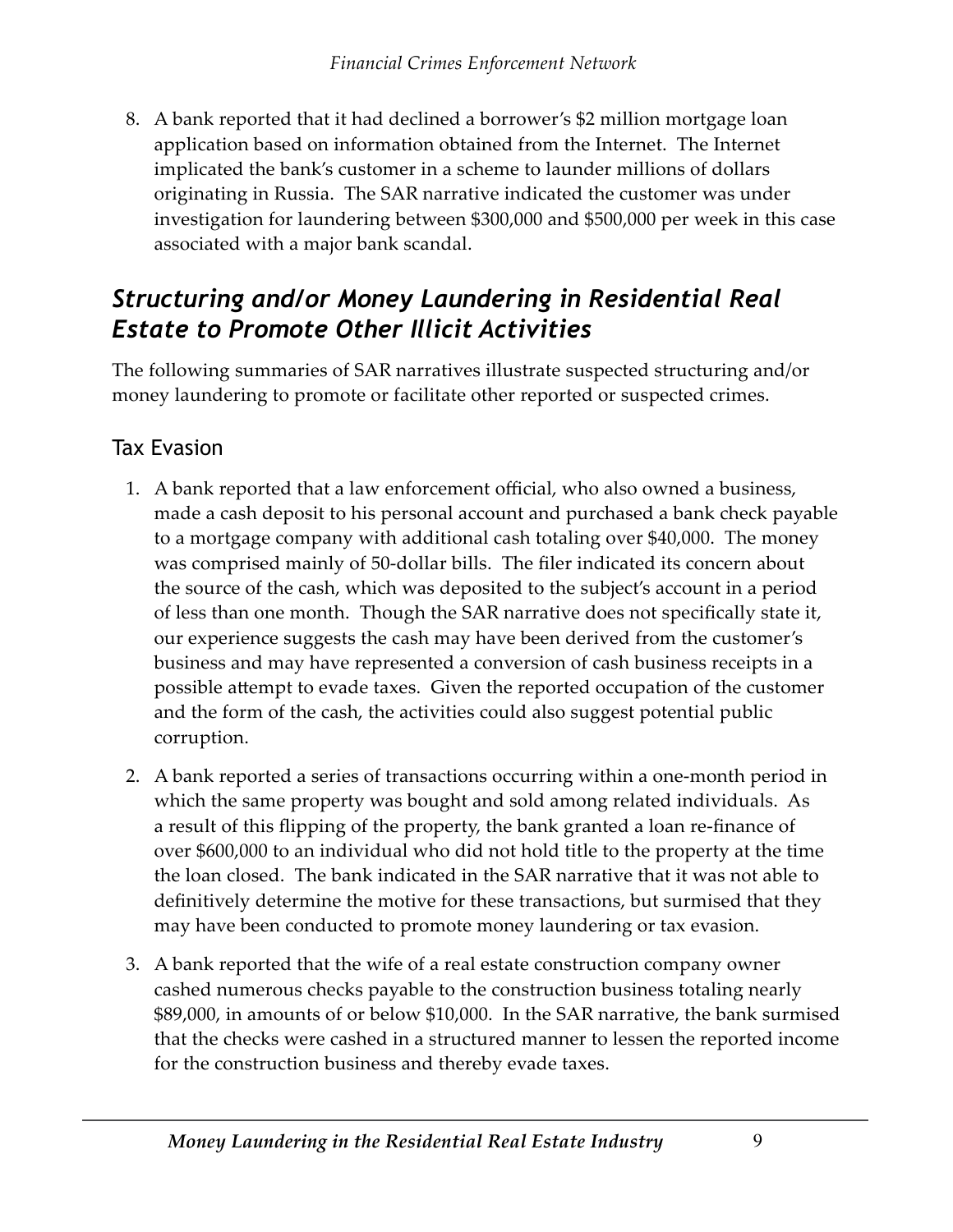<span id="page-12-0"></span>A bank reported account activity for a customer who was involved in buying 4. and selling real estate and collecting rental payments. The reported transactions were being conducted through accounts intended for non-profit religious organizations. Account activity showed no evidence of parishioner contributions or purchases that might be particular to a religious organization. The bank stated in the SAR narrative that it believed the customer was misusing his tax exempt status as a non-profit organization to run a for-profit real estate and property management company and using his non-profit accounts to disguise the proceeds as contributions to evade taxes.

#### Fraud

- An investment company reported that individuals allegedly involved in real 1. estate investing attempted to kite over \$25 million through their investment company account by depositing a check drawn on a closed account. The individuals attempted to layer the proceeds by sending four wire transfers to other financial institutions totaling nearly \$22.8 million funded by the uncollected balance in their investment account.
- A bank reported that a customer used a \$500,000 home equity line of credit 2. to start what appeared at first to be a major check kiting operation. During a three-month period, nearly \$2.5 million moved through the customer's personal account. The source of funds was checks drawn on what were apparently multiple real estate investment company accounts on which the customer was the sole signer. Also, during this period no checks were returned unpaid. The bank noted in the SAR narrative that these activities had the appearance of layering. Bank research located a website associated with the customer that describes how small investors can invest in contracts to develop residential and commercial real estate. The bank believes this Internet solicitation might be a pyramid scheme intended to defraud the public.<sup>11</sup>

<sup>11.</sup> According to a Securities and Exchange Commission report: "In the classic 'pyramid' scheme, participants attempt to make money solely by recruiting new participants into the program. The hallmark of these schemes is the promise of sky-high returns in a short period of time for doing nothing other than handing over your money and getting others to do the same. The fraudsters behind a pyramid scheme may go to great lengths to make the program look like a legitimate multilevel marketing program. But despite their claims to have legitimate products or services to sell, these fraudsters simply use money coming in from new recruits to pay off early stage investors." See http://www.sec.gov/answers/pyramid.htm.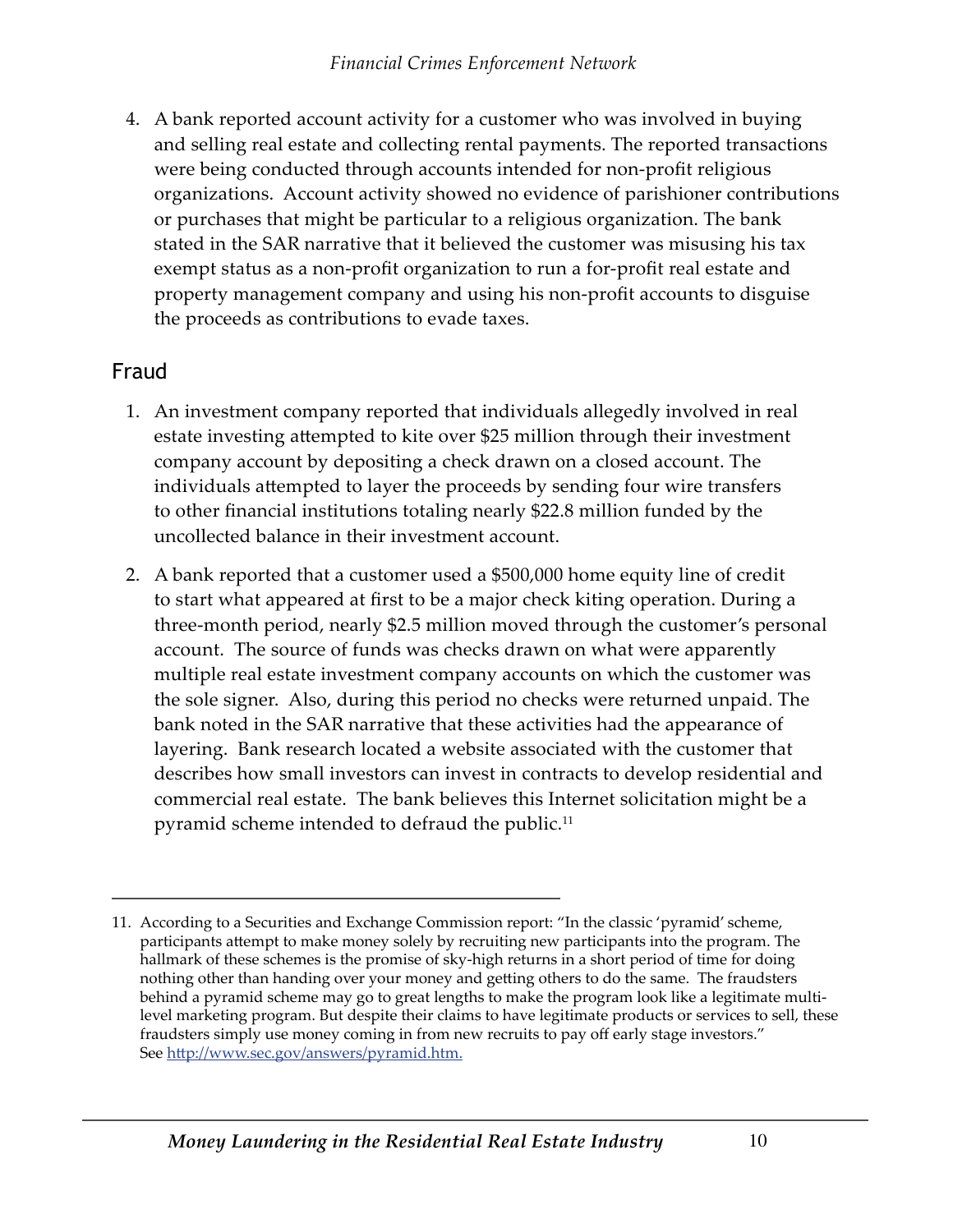- <span id="page-13-0"></span>A bank reported that federal and state tax refund checks generated by the filing 3. of false tax returns were apparently deposited to mortgage trust accounts. The trust accounts were tied to properties to which the fraudulently obtained tax refund checks were mailed.
- A bank reported that one of its customers was named in media reports. The 4. customer had pled guilty to wire fraud and money laundering. He admitted that he obtained \$6.4 million in mortgage loans using false appraisals.

#### Identity Theft

- A bank reported that it received a change of address on a home equity line of 1. credit account and later determined that the actual accountholder's identity had been assumed by another individual. Nearly \$260,000 was paid out against the home equity line before the fraud was discovered. The funds were paid by check to several different individuals.
- A bank reported a similar scheme involving a home equity line of credit. In this 2. scheme, the identity thief both sent in a change of address to the bank and set up a bank account at a different institution in the name of the actual account holder. Though the filer did not specifically speculate on the precise reasons for these activities, it is our experience that the reported information suggests this may have been done to both facilitate transfers that would be less likely to raise suspicions and to initiate the layering process.

#### Other Reported or Suspected Illicit Activities

- A bank reported that an unemployed individual made cash deposits with 1. offsetting wire transfers and official check purchases totaling more than \$350,000 over a nine-month period payable to the same escrow company. Though not reported in the SAR narrative, the information reported suggests the individual may have been layering funds and was potentially operating an unregistered money services business.
- A bank reported that according to news reports one of its customers was arrested 2.for his involvement in the sale of drugs. Bank records indicated the customer may have laundered proceeds through a title company, a health food and supplements store he was associated with, and through the purchase of real estate.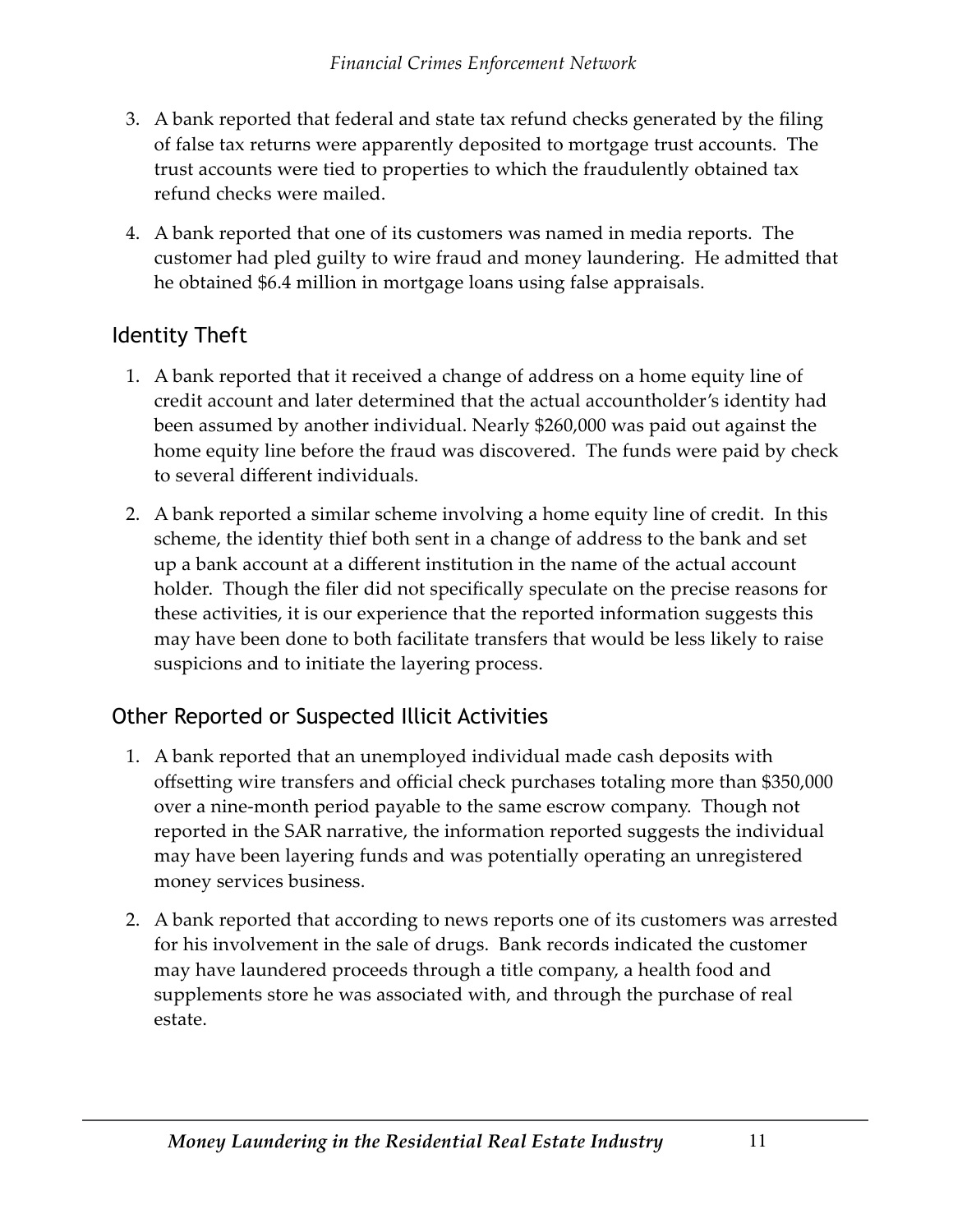- A bank reported that within a four-month period a customer made structured 3. cash deposits to her account. She also deposited large checks written by apparently unrelated individuals residing in two different states. Additionally, bank records indicated that the customer had received five wire transfers to her account totaling \$150,000 several months before. All of these monies served to fund a wire transfer of over \$450,000 to an escrow company. One of the signors on some of the large checks deposited to the account was also found to have written a large check to the same escrow company. It was noted that another of the deposited large checks bore a memo line notation apparently referencing real estate in a city in a Middle Eastern country under Office of Foreign Assets Control (OFAC) sanctions. The customer also sent a wire transfer from the account to an individual located in another country in the same region.
- A bank reported that it had discovered through media reports that one of its 4.customers, whose corporation had a mortgage loan with the bank, had been paying the mortgage with funds derived from sales of pirated compact discs.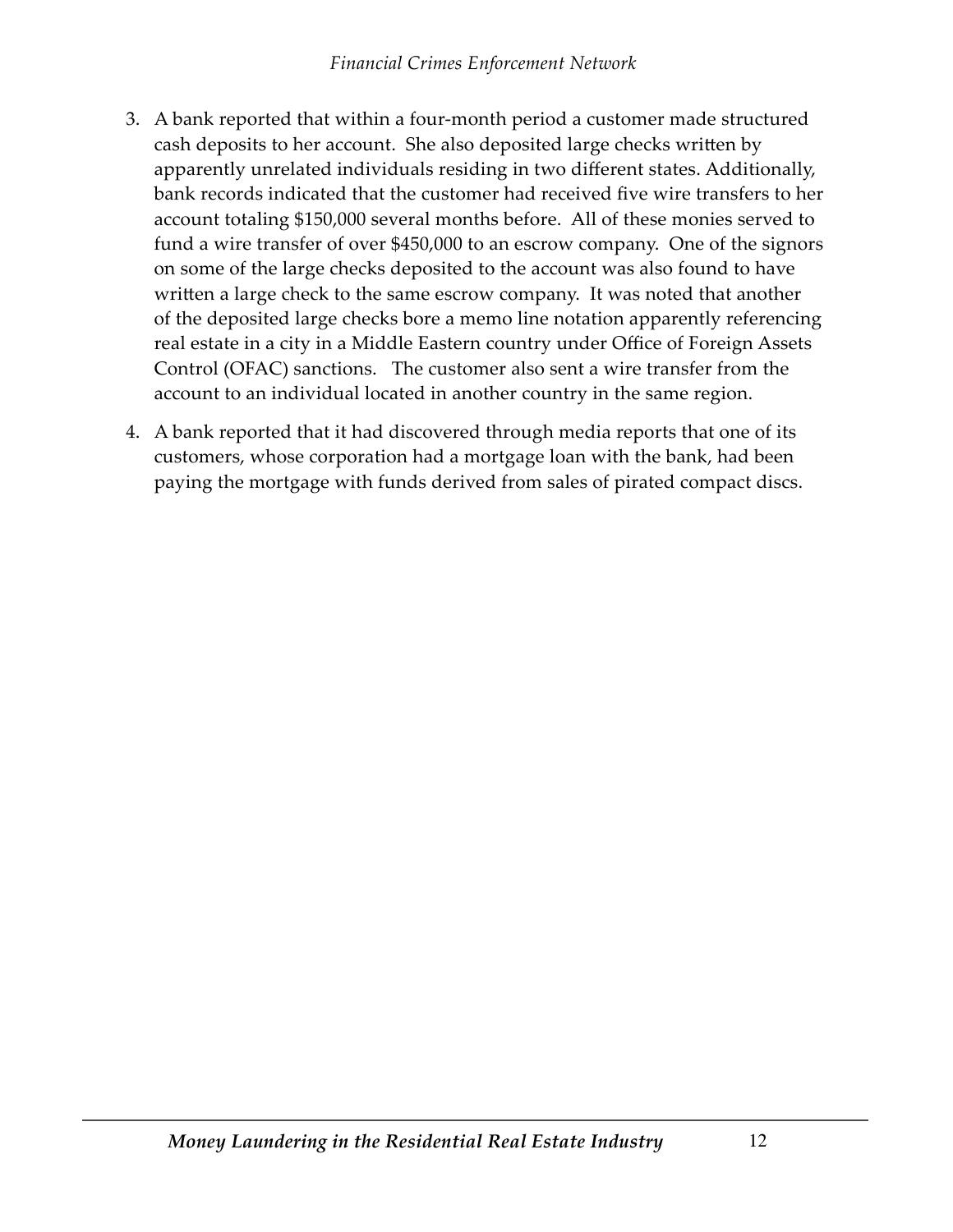## <span id="page-15-0"></span>*Significant Findings*

The level of residential real estate related SAR filings describing structuring<br>and/or money laundering remained steady from 1997 to 2002. The number<br>filings increased markedly from 2002 to 2003, reached a plateau from 200 and/or money laundering remained steady from 1997 to 2002. The number of filings increased markedly from 2002 to 2003, reached a plateau from 2003 to 2004, and rose sharply in the period 2004 to 2005, resulting in six times the number of SARs filed in 2005 as were filed in 2002. A pronounced flattening of this rate of increase in filings occurred from 2005 to 2006. The increases in filings were much larger than the corresponding increases in sales of new and existing homes.

One possible explanation for the disproportionate increase in filings may be the differing SAR filing requirements of the players within the residential real estate industry combined with the due diligence performed on each mortgage loan package as real estate market conditions changed over time. Unlike lending institutions, mortgage brokers have no SAR filing requirement. Consequently, a loan package rejected by a mortgage broker for reasons of attempted fraud will not trigger a SAR filing, whereas the same loan package reviewed by a lending institution probably will. As the real estate market turned up during 2003-2005, mortgage brokers may not have devoted the proper amount of due diligence to all loan packages, thus resulting in a larger number of fraudulent loan packages being approved and forwarded to lending institutions. This greater number of fraudulent loan packages reaching lending institutions might account for the noted increase in SAR filings.

The numbers of SAR filings describing money laundering associated with residential real estate tracked the changes in market activity over time. As mortgage interest rates dropped significantly during 2003-2005, market activity increased as did these types of SAR filings. As mortgage interest rates moved higher in 2005-2006, market activity slowed reflecting the flattening noted above in the filing pace of related SAR filings.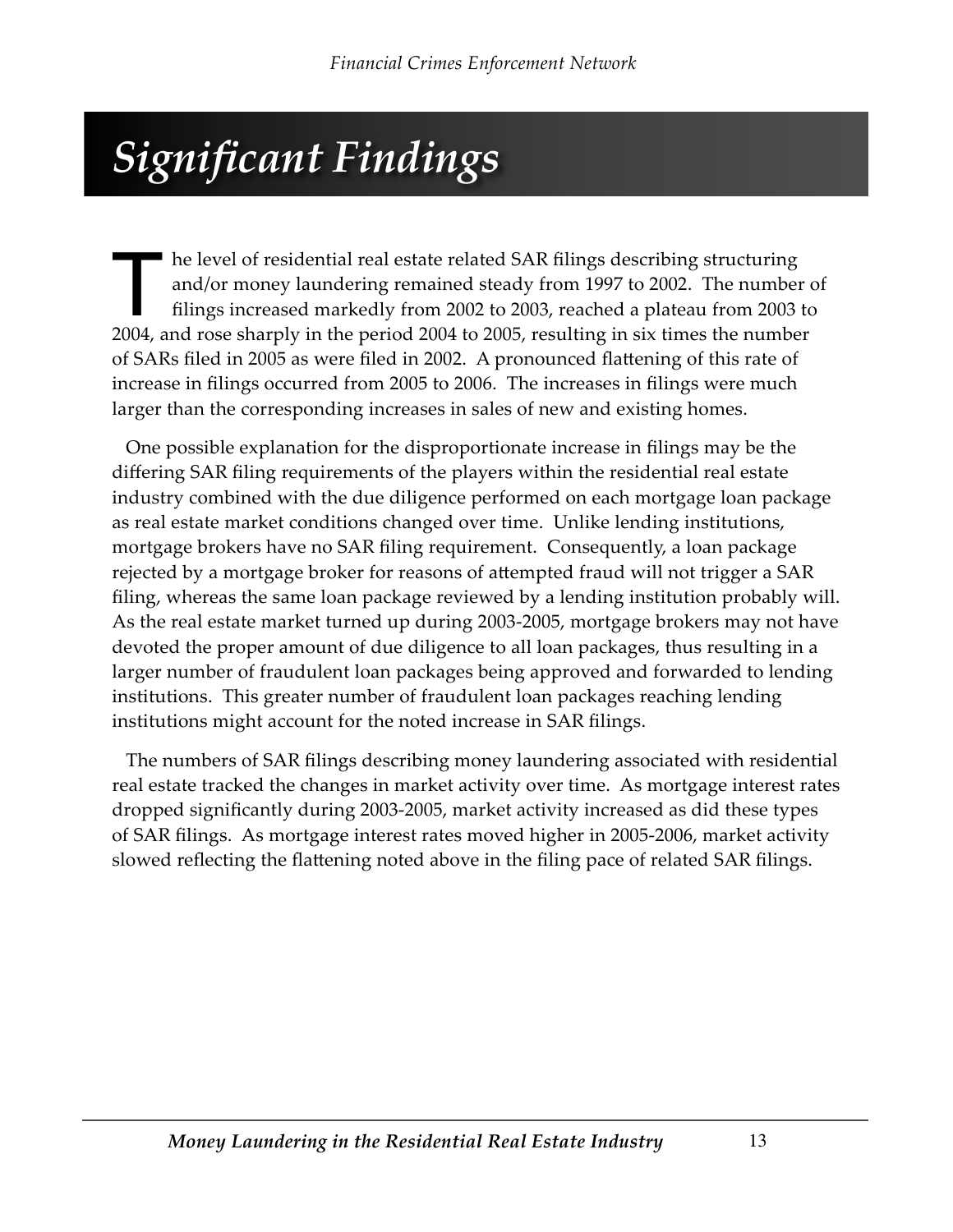A total of \$1.1 trillion worth of adjustable rate mortgages reset in 2007. With adjustable rates trending higher than fixed rates, a major shift into fixed rate mortgages may be in the offing.<sup>12</sup> Though the refinancing of these loans would probably not pose as high a level of risk for loan fraud and money laundering as would new loans, such a wave of refinancing could correlate with an increase in SAR filings reporting money laundering associated with the residential real estate sector.

Of the 1,095 SAR filings in the reviewed sample, 747 were found to be relevant to the study. Just over 20 percent of these concerned suspected structuring and/or money laundering. However, just 11 percent of this subset of SAR filings described one or more suspected illicit activities apparently facilitated by the reported structuring and/ or money laundering. Of the other suspected activities reported, the most prevalent were tax evasion, fraud, and identity theft.

A wide range of professions and businesses were noted as subjects in the SAR narratives describing the suspected structuring and/or money laundering. In most of the narratives, however, the subjects were not employed by, or otherwise affiliated with, residential real estate-related businesses. Builders, contractors, and rehabbers were the most commonly reported subjects that were affiliated with residential real estate-related businesses.<sup>13</sup> Other businesses involved in residential real estate transactions, such as escrow companies, real estate companies, title companies and mortgage companies, were reported as primary subjects, but with less frequency than unaffiliated individuals and builders, contractors or rehabbers.

<sup>12.</sup> See <u>library.hsh.com/?row\_id=92, library.hsh.com/?row\_id=93</u>, and <u>library.hsh.com/?row\_id=94</u>; and http://www.house.gov/apps/list/hearing/financialsvcs\_dem/htbair090507.pdf. Additionally, Freddie Mac predicted steady levels for fixed-rate mortgage interest rates continuing through at least the first quarter of 2007. See http://www.freddiemac.com/news/finance/outlooks/Dec\_06\_frecom\_outlook.html.

Of the total 161 subjects reported in 151 filings, 122 (75.78%) were individuals not employed by a 13.residential real estate-related entity. As a group, builders, contractors, and rehabbers were the next most frequently reported subjects in nine (5.59%) reported occurrences.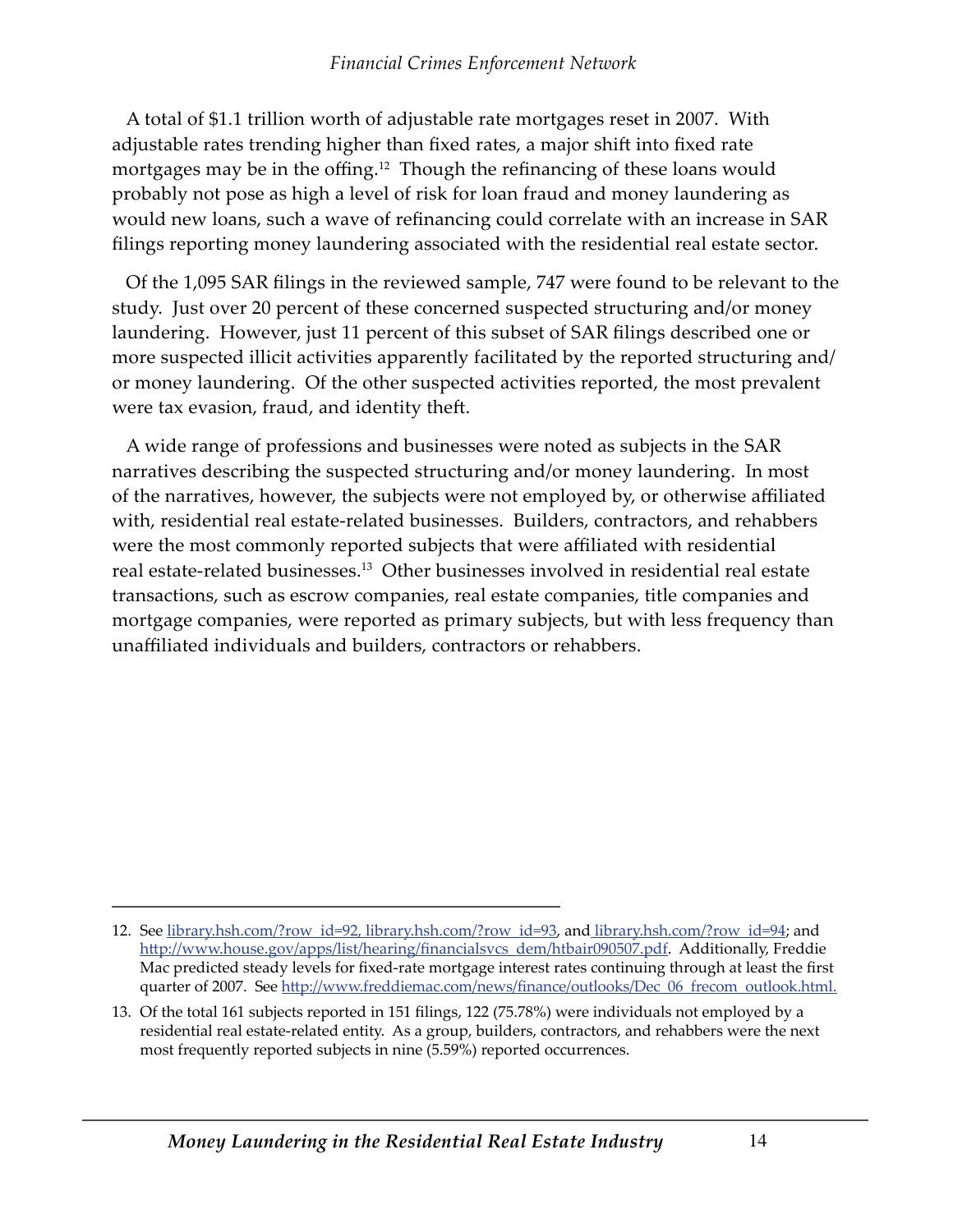#### <span id="page-17-0"></span>*Persons, Professions and Businesses Involved in Structuring, Money Laundering and Associated Crimes Tied to Residential Real Estate*

Table 1 shows a breakdown of the persons, professions and businesses referenced in the 151 sampled SAR narratives.<sup>14</sup>

| <b>Subject</b>                     | <b>Reported Occurrences</b><br>(# ) | <b>Total Reported</b><br><b>Occurrences (%)</b> |
|------------------------------------|-------------------------------------|-------------------------------------------------|
| Unaffiliated Individual            | 122                                 | 75.78                                           |
| Builder/Contractor/Rehabber        | 9                                   | 5.59                                            |
| <b>Escrow Company</b>              | 5                                   | 3.11                                            |
| Real Estate Company                | 5                                   | 3.11                                            |
| <b>Title Company</b>               | 5                                   | 3.11                                            |
| Mortgage Company                   | 4                                   | 2.48                                            |
| <b>Bank Officer</b>                | 3                                   | 1.86                                            |
| Attorney                           | $\overline{2}$                      | 1.24                                            |
| Loan Broker                        | $\overline{2}$                      | 1.24                                            |
| Development Company                | 1                                   | 1.00                                            |
| Landlord                           | 1                                   | 1.00                                            |
| <b>Settlement Services Company</b> | 1                                   | 1.00                                            |
| Time Share Company                 | 1                                   | 1.00                                            |
| <b>TOTAL</b>                       | 161                                 | 100.00                                          |

| able |  |  |
|------|--|--|

<sup>14.</sup> Note that some SARs reference more than one person, profession, or business.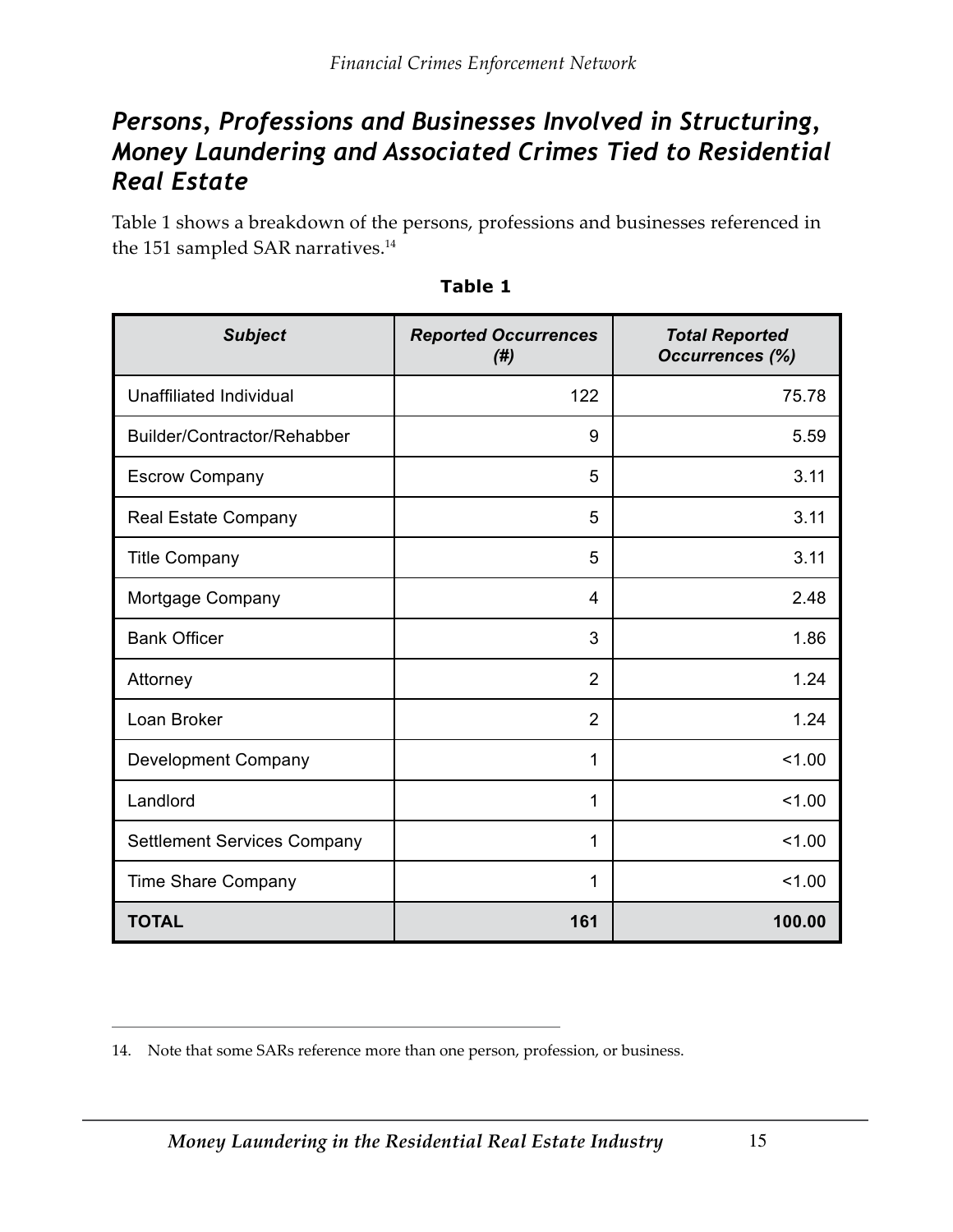Individuals unaffiliated with the residential real estate industry were found to account for over 75 percent of the entities involved in residential real estate-related structuring and/or money laundering, as reported in the narratives of the 151 relevant SARs. This result may be attributable to the relative ease with which an individual may launder money through residential real estate without the need to have any formal affiliation with the industry.

When an entity uses straw buyers, for example, the money launderer need only find employed individuals willing to accept a fee to allow their identities to be used to apply for residential real estate loans. The straw buyers' bank account can then be temporarily funded by the money launderer prior to application for the loan. In many cases, the mortgage company will determine that the applicant is employed and has sufficient savings in the bank to qualify for the loan. In instances where the launderer himself controls legitimate or front companies or has associates that do, it may be possible to also falsify the applicant's level of income and employment status. Once the loan is approved and funded, the launderer moves the money out of the straw buyer's account and may move it into another straw buyer's account to repeat the process. The loan payments are made by the launderer on a timely basis using illicit funds. As is often reported in SAR narratives that describe money laundering generally, payments may be made in the form of money orders or other negotiable instruments, which in this scenario may bear the name of the straw buyer, or may be in the form of automatic debits from the straw buyer's bank account, which is controlled by the launderer.

Previous research has indicated that when funds are layered through accounts, an individual not employed by a real estate-related entity may nonetheless work in concert with a corrupt real estate entity to launder illicit funds. A money launderer may convert illicit cash into negotiable instruments, including those purchased by others, which may then be deposited to personal and/or non real estate-related business accounts, and layered through the accounts of complicit residential real estate-related companies disguised as legitimate payments for real property or real estate-related services. The money may be returned disguised as the sales proceeds of real property or in payment for non real estate-related business goods or services purportedly provided to the residential real estate-related company by the launderer.

Though financial institutions do audit a percentage of their performing real estate loans, these loans may be less likely to draw attention than loans showing a spotty payment history. In instances where an institution is compelled to foreclose on a loan based on falsified loan documents, the institution may suffer a financial loss based on the costs associated with re-selling the real estate asset. Consequently, the actual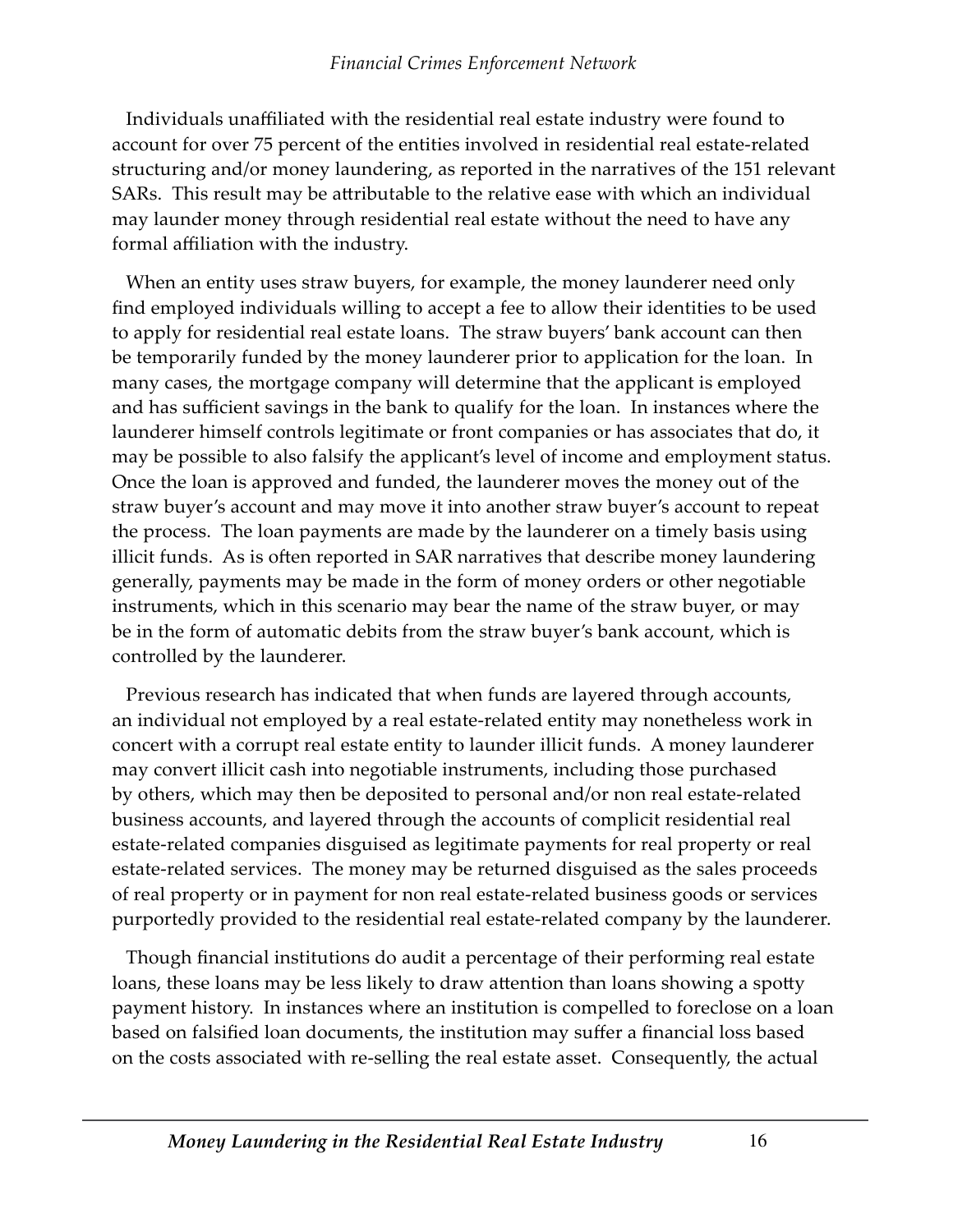<span id="page-19-0"></span>incidence of laundering employing straw buyers may be significantly higher than what SAR reporting would suggest. Many of these performing but falsified loans are only identified because the original lending institution will frequently bundle mortgage loans together and sell them to a wholesale lender, which may identify some of these performing, albeit falsified, loans and which the original lending institution is generally compelled to repurchase.

### *Filing Trends*

Graph 1 aggregates all types of sample SAR filings reporting possible suspected structuring, money laundering, and associated illicit activity tied to the residential real estate industry. It shows a steep increase in the relative numbers of filings after 2004. This study used a random sample of the aggregate data set. The number of Relative Incidences reflected in the graph represents numbers associated with the sample.



**Graph 1**